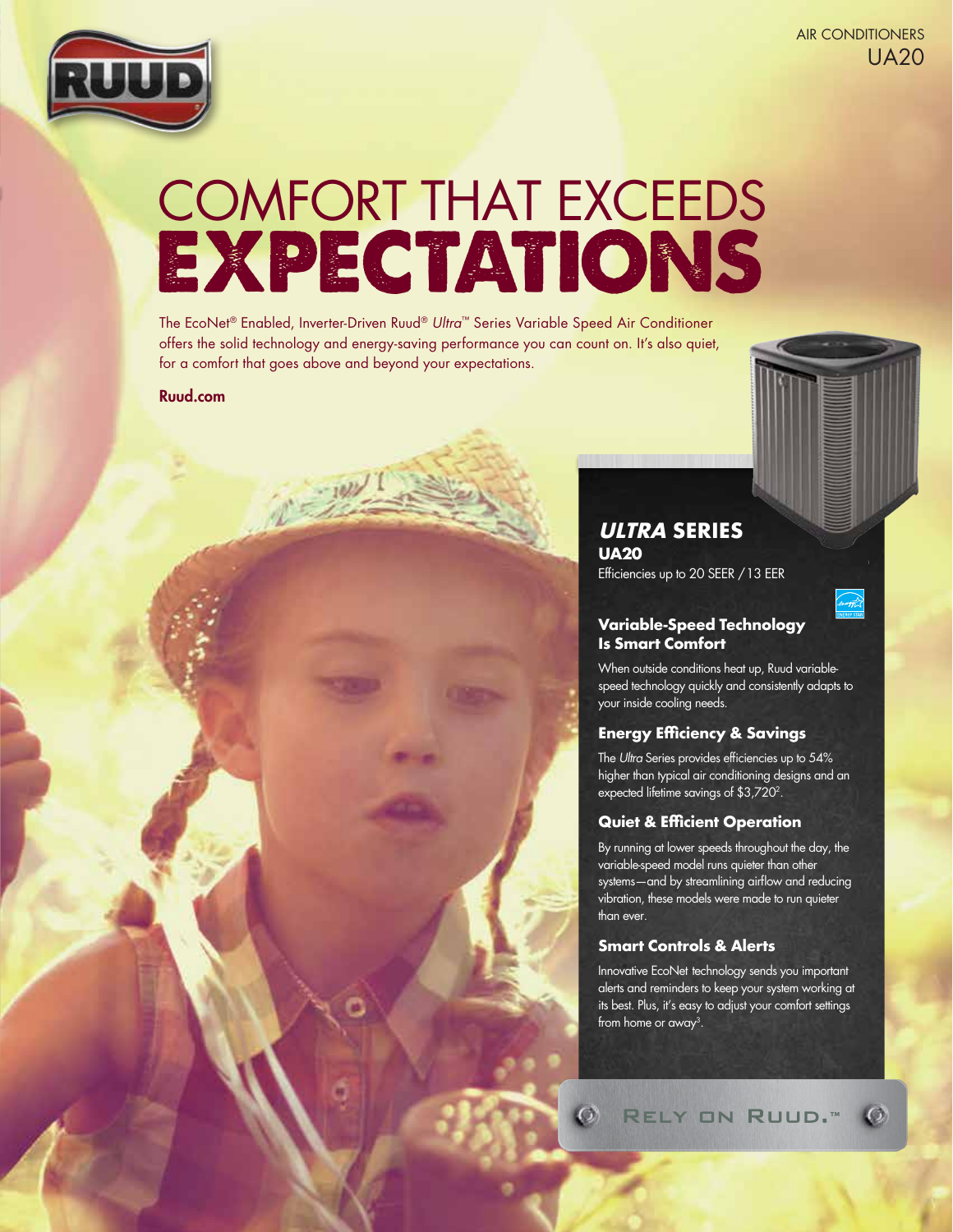#### **SAVINGS:** Variable-Speed Efficiency A typical variable-speed unit is capable of adjusting its capacity to meet building loads under a wide range of outdoor temperatures. Because inverter-driven solutions operate more efficiently, they actually perform better AND save on energy costs. *\*Most commonly replaced system. Energy savings shown are calculated per AHRI (Air Conditioning, Heating, and Refrigeration Institute) annual operating costs and represent directional numbers most applicable to typical cooling and heating requirements within the mid-latitudes of the U.S.* UNIT CAPACITY 2-Ton 3-Ton 4-Ton 5-Ton 6.8 (Baseline)  $10.0$  (Ba \$200 \$0 \$400 \$600  $*800$  $$100$ \$300  $$500$ \$700 savings (\$ usd)  $*$ 900 20.0 SEER \$149 \$223 \$298 \$372 Annual Energy Cost Savings FOR COOLING 10.0-SEER BASELINE<sup>\*</sup>

# **Inverter-Driven Comfort Month After Month**

EcoNet® Enabled, Inverter-Driven Ruud® *Ultra* Series Variable Speed Air Conditioners deliver **smart comfort and energy-saving performance** you expect from Ruud. With inverter technology, as the unit works to adjust to your cooling needs, indoor fan speeds sync with the compressor's speed to match air input and output. This results in a continual and efficient adjustment to your comfort needs, offering more precise all-day temperature, humidity and indoor air quality control.

The compressor found in the *Ultra* Series Air Conditioner provides **superior performance and reliability**. Variable speeds allow your unit to adapt to surrounding conditions with more precision and efficiency, avoiding temperature fluctuations that are sometimes associated with standard single-stage systems. And because your variable-speed system is efficiently adjusting to your cooling needs, it's also able to deliver humidity and indoor air quality control that is not possible with standard on / off single-stage designs.

# **Energy-Saving Efficiency Meets High Performance**

It's also easy to **save on energy costs** with the *Ultra* Series Air Conditioner. The variable-speed operation **outperforms singlestage systems** and provides you with a new level of adaptability and precision. While that means more comfort for your home, it also means more energy savings. The overdrive feature on the UA20 Air Conditioner maintains your home comfort when temperatures are as high as 107°F. If you're interested in getting the most from your unit, count on a variable-speed air conditioner from Ruud.

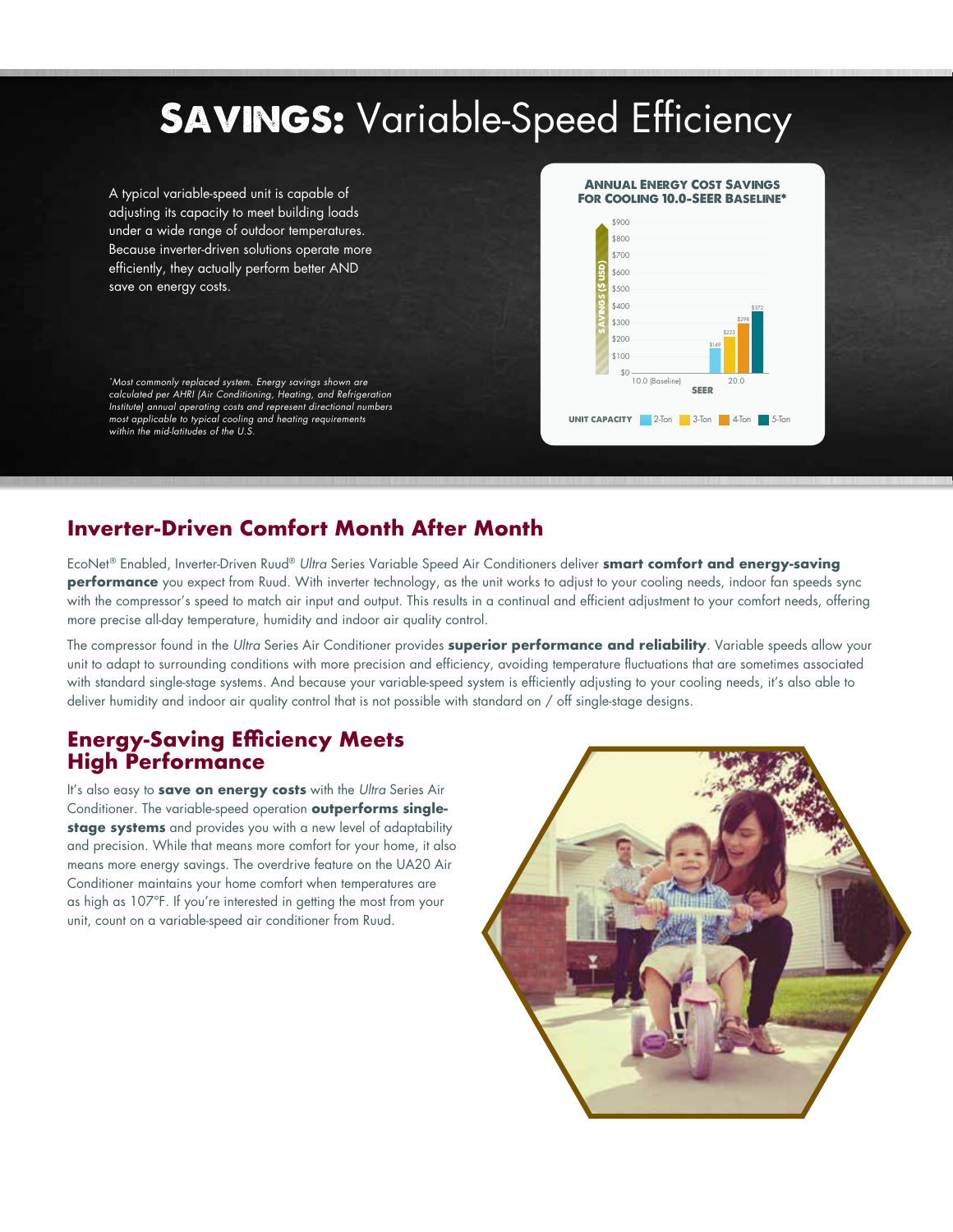

# **Engineered for Energy-Saving Performance**

The variable-speed operation on the *Ultra™* Series Air Conditioner knows how to keep the temperature efficiently right where it needs to be. Since it has variable speeds to choose from, it can adjust to meet non-peak cooling demands. So leave the thermostat alone and let your air conditioner do the work—for superior, money-saving performance that's always in season.

# **Count on Staying Comfortable in Every Season**

A smart, efficient design makes the EcoNet Enabled Ruud *Ultra* Series Variable-Speed Air Conditioner one of your best options for staying cool inside. Each new unit includes a generous list of features that work together to bring you quiet, efficient and reliable indoor comfort.

# **Reliable & legendary**

<sup>1</sup> Variable-Speed Copeland Scroll™ compressor4 makes the *Ultra* Series as efficient as it is durable. The compressor, outdoor fan and indoor fan adjust with the changing outdoor conditions to provide the perfect temperature and greater dehumidification. The compressor also has 70% fewer moving parts—which means you get a unit that's more efficient and more reliable. The  $\bullet$  optimized fan orifice contributes to quieter operation, optimal airflow, and better overall performance. Simply put, you get efficient comfort that lasts a very long time.

# **A quieter & more durable unit**

The smart new  $\bigcirc$  composite base pan design helps eliminate corrosion and adds to quieter performance. Extensive UV testing was done to ensure the base pan stays looking new for years to come. Ruud improved refrigerant tubing design also contributes to a quieter, more reliable operation. For added strength,  $\bullet$  curved louver panels and  $\bullet$  rugged corner posts on the exterior do an excellent job of protecting the inside.

# **Curb appeal**

Ruud air conditioners look as good as they operate. Modern cabinet aesthetics allow your unit to put its best face forward, and a powder coat paint system provides a lasting, professional finish.

# **Fast & accurate installation & maintenance**

Your savings start with the installation of your new unit. Ruud *Ultra* Series Air Conditioners are built to go in fast and easy. The control box is also easy to access, and a roomy diagnostic service window means maintenance calls go quickly, saving you time and money.



The Ruud *Ultra* Series UA20 Variable-Speed Air Conditioner is designed to operate with the EcoNet Smart Thermostat. This easy-to-use thermostat optimizes system performance and includes great features like:

- Simple scheduling and one-touch energy savings
- Remote access via the EcoNet App
- Important equipment alerts sent directly to your phone or email
- Convenient voice control just ask "Alexa, make home cooler"<sup>5</sup>